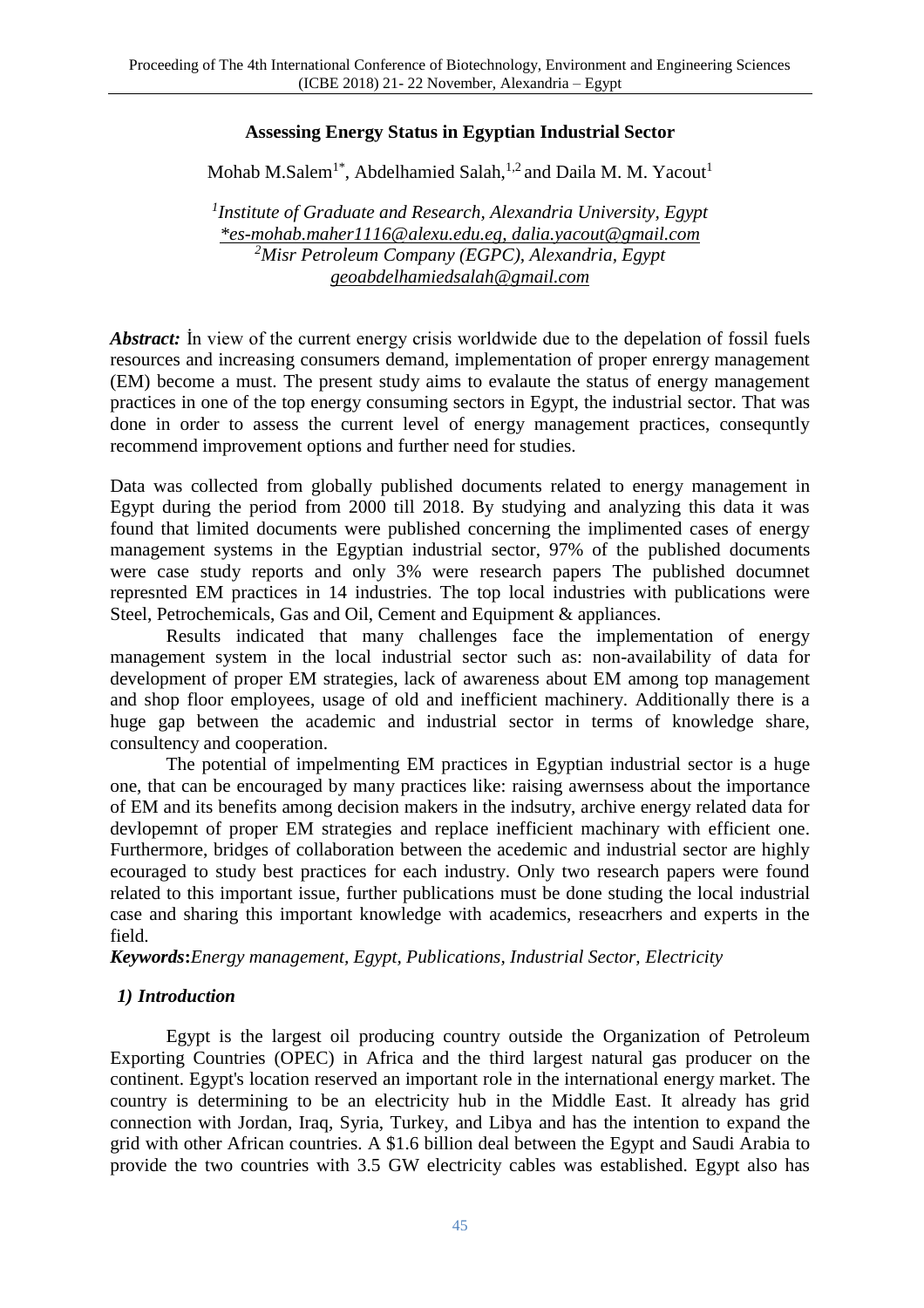signed a lot of agreements between 2013-2014 altering conventional ways of producing electricity and varying the national energy mix  $(1,2)$ .

Fossil fuel are the main resource for energy in Egypt especially Natural gas and Oil. This dependence on Natural gas is justified by the new expansion in natural gas exploration in the western desert and off shore  $(2)$ . However, Egypt has been suffering from the energy crises since 2011 due to the high rise in demand from the end users, absence of enough fuel to run the power stations, poor infrastructure of generating units and transmission lines, in addition to Egypt's growing population which helped to raise the energy demand. Egypt electricity generation relies on thermal power stations and these power plants are in service for more than 20 years  $(2,3)$ . Moreover, end users are rapidly increasing which is a burden on the supply grid and the current energy consumption is not an efficient one. With this in regard, energy efficiency became a must to tackle the problem  $(4)$ .

Upon these stated facts, measures should be taken to reduce the increasing energy consumption in Egypt in an efficient way. The aim of this study is to assist in addressing the energy crisis in Egypt by identifying energy reduction opportunities in the Egyptian industrial sector and recommend related improvement options. The industrial sector in Egypt is the second highest consumer of energy accounting for 19.4% of the total energy consumption <sup>(5)</sup>.

### **2) Methods and Data Collection**

İn order to assess the energy management status of the industrial sector in Egypt, its application of energy saving measurements and potential for implementing energy reduction approaches, the published documents related to energy management in Egypt were collected from 2000 till 2018 following the developed model by  $(6)$ . These published documents were screened, reviewed, studied and analyzed. Selection criteria included only the published documents related to Energy management in Egypt which can be found by researchers and scholars though the Google search engine. Criteria also included published documents by both Egyptian and non-Egyptian scholars, companies and organizations. Published research papers, review articles, conference papers and case study reports were considered.

### **3) Results and discussion**

# **3.1.Status of publication inEgypt**

By reviewing the published docuemnts related to energy status in Egypt and its energy management applications it was found that there is no historical data and limited energy profiles are avilable. The total of publicatrions were only 66 documents. The majority of these documents (97%) were case study reports and only 3% were research papers (Figure 1). The published documnets represted conducted works in 14 industry, which are presented in figure (2).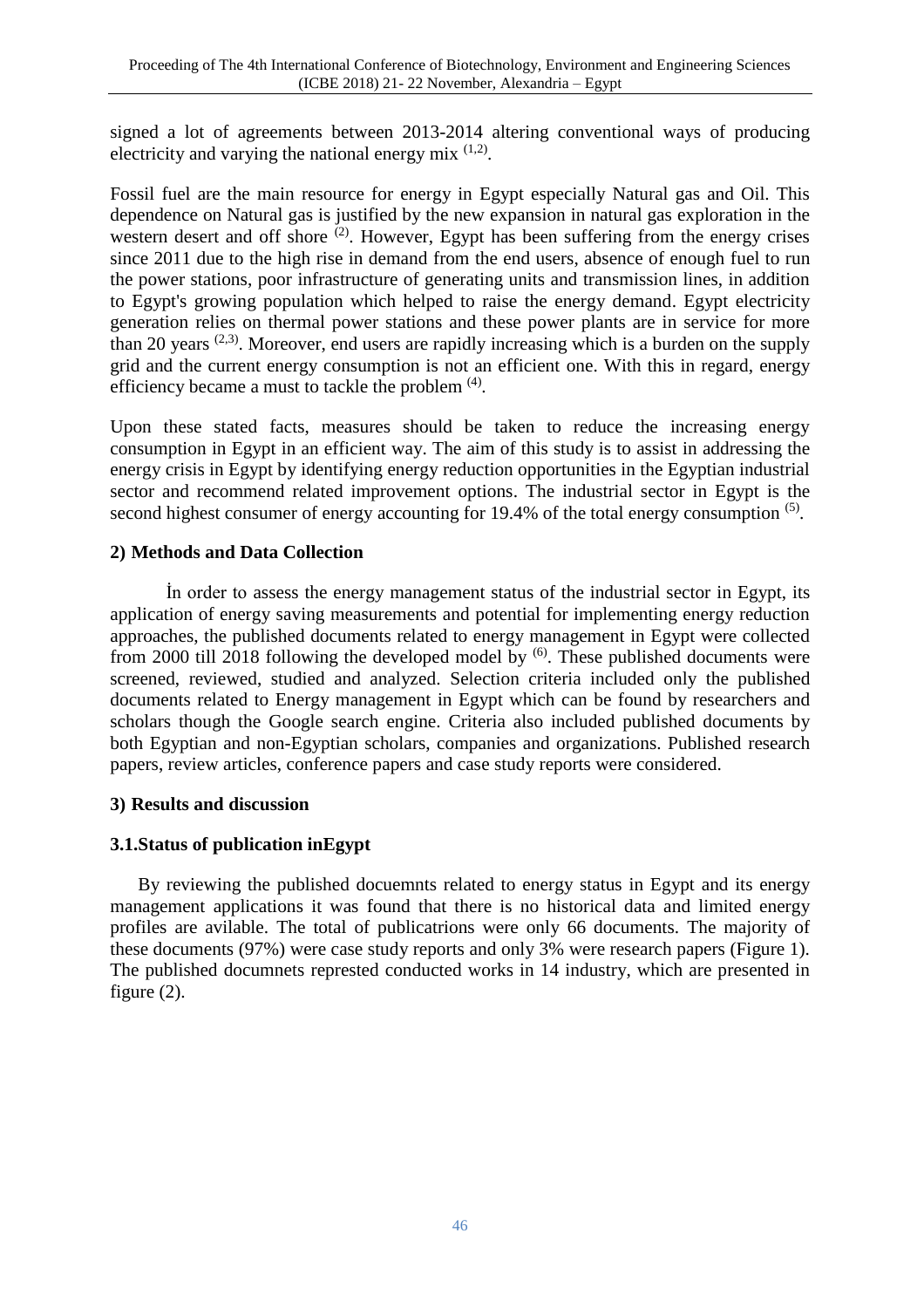





#### **3.2.Covered industries**

Study results show that the published documents related to energy management application in Egypt cover 14 industries. Figure.3. shows the addressed industies and related publications. Accordingly the top local industries with publications were the following heavy energy consuming industries: Steel, Petrochemicals, Cement, Gas and Oil, and Equipment & appliances, consecutively As per the EIA  $(2016)^{(7)}$  that classifies the industries according to their energy consumption, food industry is the most intensive energy consuming industry. in spite of that the share of local food industry in the published documents was only 7 reports. While Petrochemicals industry has 9 reports and Oil & Gas industry has 5 publications.



**Fig.3. Number of publications per type of industry**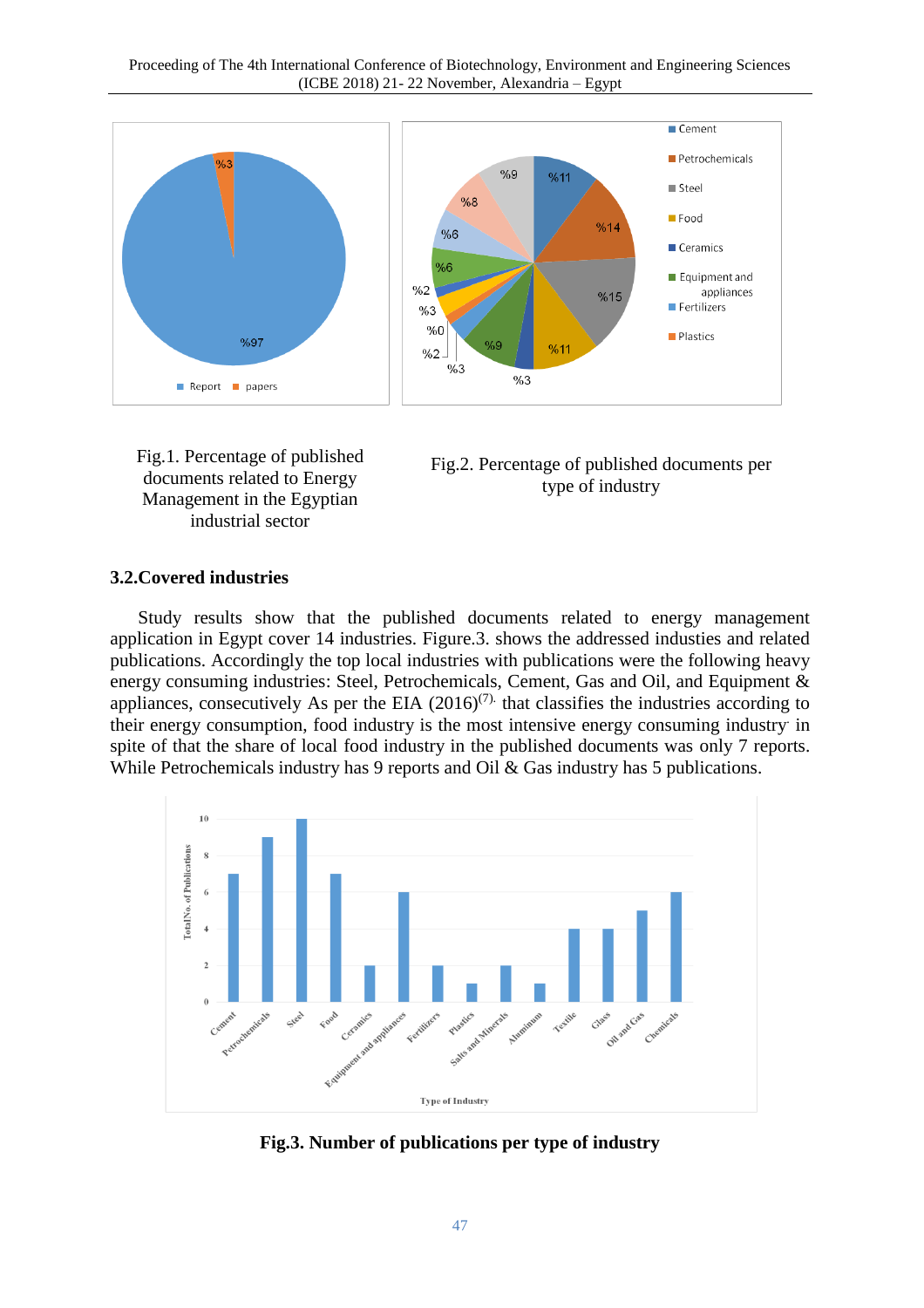# **3.3.Main findings:**

By reviewing the published documents and case studies related to enrergy management applications in the Egyptian industrial sector several issues were identiyied, these issues can be summarized as following:

# **3.3.1. Data avilability**

The avilable data is not sufficient to develop proper strategic energy plans and poilices for managers and decicion makers in the industrial sector. As presented in figure 1 the total number of published work is vey low. Most of the data was collected from reports from UNIDO project case studies except for only 2 published research papers. This indicates that there is no interest or proper awerness in the industrial sector to publish or even providing data for research purposes.

# **3.3.2. Challenges in enegy management implementation**

In accordence with UNIDO  $(2015)^{(8)}$  the implementation of proper energy management systems and related approaches in local indusrial facilities face many obstacles such as:

- No avilabiltiy of a clear energy management plan or clear energy management measures.
- Lack of communication between the board directorsand top management who plan the energy management strategy in the companyand shop floor personnel who implement the strategy.
- Beurocracy and inflexibility to implement the energy management strategy.
- excessive inefficient energy conumption in the industrial sector due to accumulated inefficient equipment and processes
- Capacity building for energy management training already started a few decades ago but has not been sustained
- Theres is No sufficient guidance to small and medium industries
- Micro-enterprises are difficult to target because of their large numbers, different locations and inefficient technical capacities. Additionaly, the informal industrial sector cannot be targeted directly before they are formalized

### **3.3.3.[Awareness](file:///C:/Users/NEC035/AppData/Roaming/Microsoft/Word/Kennedy%20Handbook.pdf)**

Awareness [about the importance of energy management opportunities and their](file:///C:/Users/NEC035/AppData/Roaming/Microsoft/Word/Kennedy%20Handbook.pdf) implementation [is a very important issue. It is a low cost opportunity for energy saving by](file:///C:/Users/NEC035/AppData/Roaming/Microsoft/Word/Kennedy%20Handbook.pdf)  changing human behavior [in work environment. Spreading awareness on EMS through](file:///C:/Users/NEC035/AppData/Roaming/Microsoft/Word/Kennedy%20Handbook.pdf)  training sessions [and flyers will ease the company strategy towards](file:///C:/Users/NEC035/AppData/Roaming/Microsoft/Word/Kennedy%20Handbook.pdf) any future change in energy consumption. [Furthermore, employee awareness leads to a reduction in energy](file:///C:/Users/NEC035/AppData/Roaming/Microsoft/Word/Kennedy%20Handbook.pdf)  [costs](file:///C:/Users/NEC035/AppData/Roaming/Microsoft/Word/Kennedy%20Handbook.pdf)<sup>(9)</sup>. Most of the published documentsrelated to EM in Egyptian industrial sector complained about limited awareness either among board director or the technicians and personnel. Due to the recent minimize in energy subsidy, energy management became a must for the industrial facilities. Board directors in the industrial sector start paying attention to the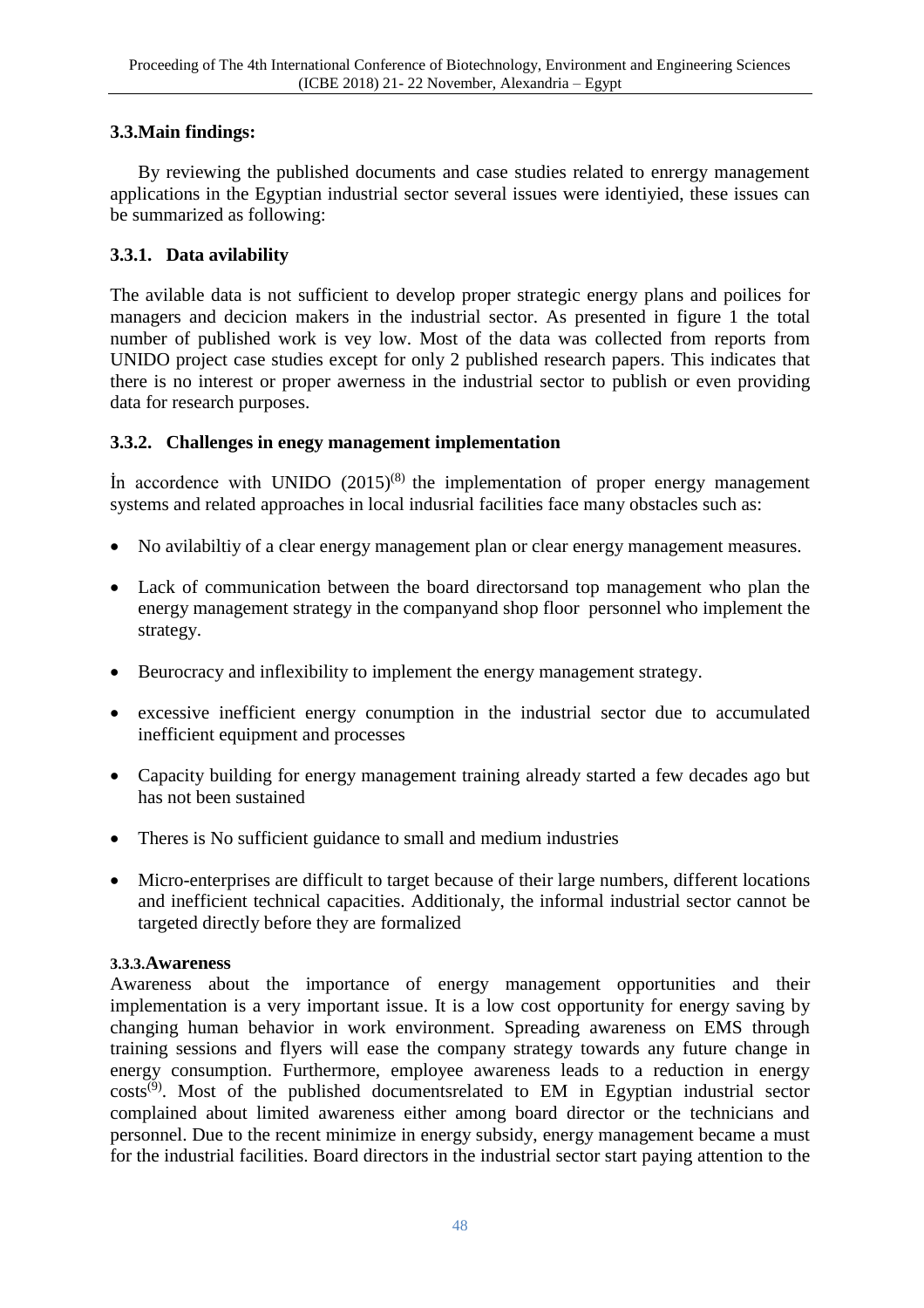potential savings regarding their industry. In spite of that there is still lack of energy efficieny culture within both top management and shop floor employees.

# **3.3.4. ISO500001:2011**

ISO 500001 is an international standard guideline for energy management that helps organizations save money using energy efficiently as well as helping to conserve resources and tackle climate change. The implementation of ISO 50001:2011 is done through the development of an energy management system (EMS) (ISO500001:2011). By reviewing the collected materials it was found that a total number of 35 case study companies had implemnted the EMS according to ISO 500001:2011 (Figure 4). Some companies such as EZDK, Amreyah Cement, El Araby, Galaxy Chemicals and El-Dawleya for Modern Food Industries were certified or crowned thier new policies by the  $ISO50001:2011$   $(10,11,12,13,14)$ . One case study in a local textile manufacturing facility reported the development steps of their EMS according to the ISO 50001 standard and the achived cost saving which reached about 70,000 USD/year <sup>(15,16)</sup>.

# **3.3.5. Focus on few improvement options**

The published cases focused on three main topics as shown in Figure (4) which are :a) Implemnetaion of EMS, b) Achiving optimum efficiency of motors, and c) Compressed Air System Optimization (CASO) :



**Fig.4. Percentage of focuse topics** 

- Regarding the implmentation of Energy Management Systems (EMS), the number of reported cases 5 and they focused mainly on electrical and thermal potential savings. In some cases water savings opportunities with an impact of energy minimzation was considered. In addition to several opportunities of no cost savings that was achieved by Shutting down the equipment on down time, Reducation of number of pumps, Increase of chemical energy participation in the industry, Usage of rice ash as insulation, optimizing the consumption of oxygen, reduction of tap to tap time $(17,18)$ 

-As for Motor System Optimization (MSO) it was found that 16 case study focusd on this topic. MSO was done by selection of proper sizing of motor, usage of efficient motor and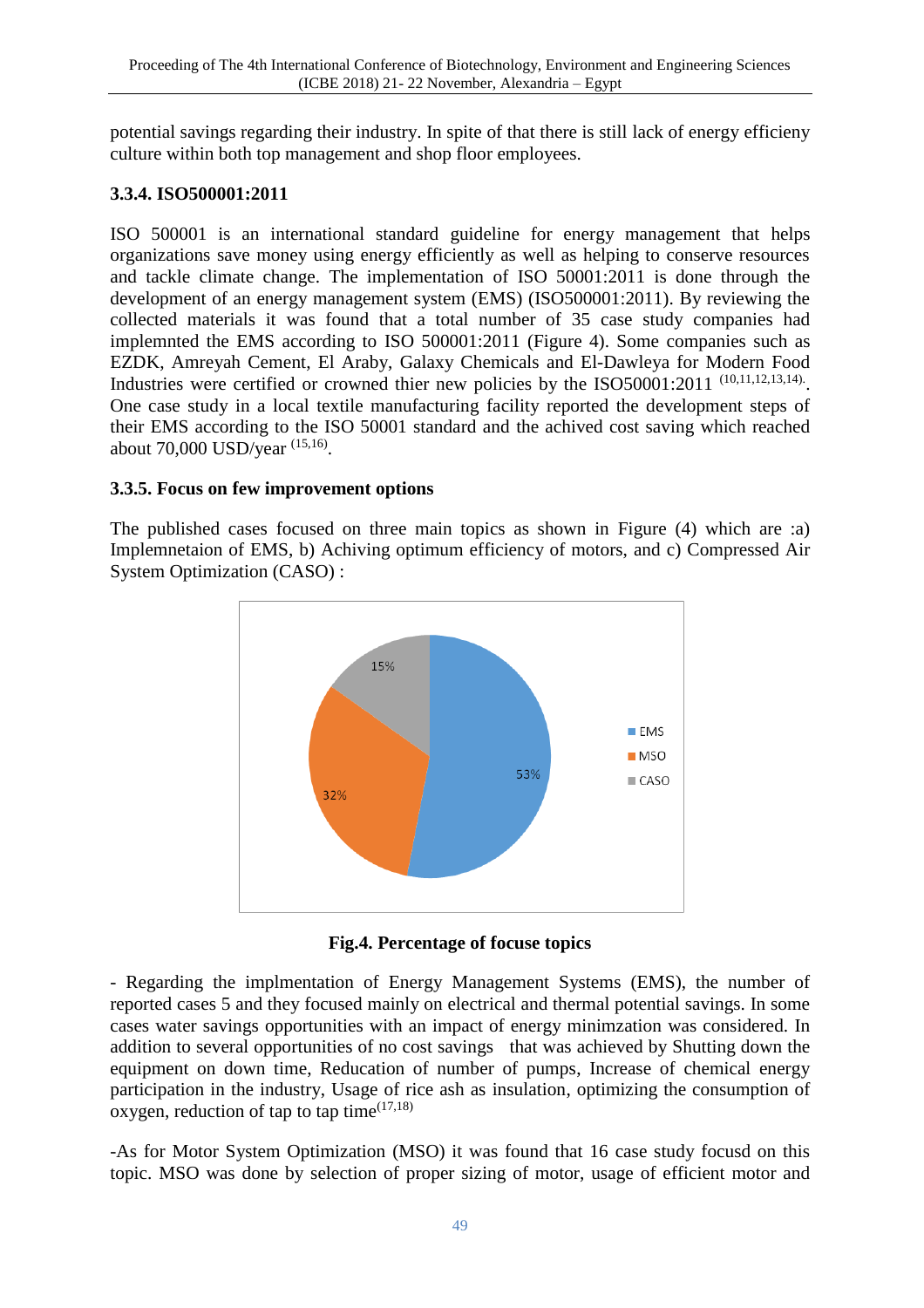applying best maintenace practices. Some practises did not require any additional costs such as shuting off the cooling tower fan when there is no need for cooling during winter weather or night time (ref). Electric motors conume 70% of energy consumption of industrial sectors, as they are present in fans, pumps, electrical drives, ..etc <sup>(19)</sup>. Some companies focused only on MSO, others prefere to implement a more comprehensive EMS including other Electrical and themal potential savings.

- In the case of Compressed Air System Optimization (CASO), total number of reported cases were only 5. Main problems regrading CASO reports were inappropriate use of some machinery, usage of old control system, Leakeges, poor maintenance. Addtionaly, waste heat recovery was available in some cases. The payback period of CASO modifications was immediate and most probably in near future less than one year  $(18,19,20,21,22,23)$ .

## **3.4.Greenhouse Gases (GHG) Reduction**

Climate change has a drastic impact on the ecosystem especially biodiversity. Rising temperature, burning forests, melting snow packs and sea level rising are all consequences of climate change  $(24)$ . The dominant cause for previous disasters is Greenhouse gases. These Greenhouse gases (GHG) are mainly emissions from burning fossil fuel which is the main source of energy <sup>(25)</sup>. Greenhouse gasses from energy sector represent two-thirds of all greenhouse gasses  $(26)$ . According to central agency for public mobilization and statistics  $(5)$ , electricity production is the largest carbon dioxide emitter preceding the industrial sector at the local level. The electricity production sector generates 43.28% carbon dioxide emission and the industrial sector is responsible of  $15.4\%$  of these emissions  $(5)$ . The reduction of energy consumption, and related combustion process is a direct reduction of emitted GHG generated from the combustion process of energy production. Many cases reported their GHG reduction due to EM practices  $(13,14,18,19)$ .

#### **3.5.Utilities**

In some companies, the industrial energy efficiency (IEE) scope targated improving the energy consumption by addressing water saving opportunities <sup>(8)</sup>. Some companies do have utilities that use water excessively. They managed to take many procedures in action to reduce water consumption which should be rationally used  $(11,12)$ . Regarding the local energy saving approches in the Egyptian industrial sector, it was found that the two sole companies who took water saving in consideration were food and chemmical indusrty companies (11,12). By saving water the company directly reduced the direct costs of both energy and water consumption. The addressed measures reported in this case for water saving included <sup>(27)</sup>:

- Adjusting cooling water temperature at refrigeration plant to reduce energy consumption.

-Connecting air conditioning plant with cooling water to reduce compressors consumptions.

-Use reject water after treatment.

- control domestic water use, and water irrigation

#### **4. Recommendation and improvment options and Future need of studies**

İn was found that there is a lot of potential for energy saving opportunitie in the local industrial sector, which can be summarized as following: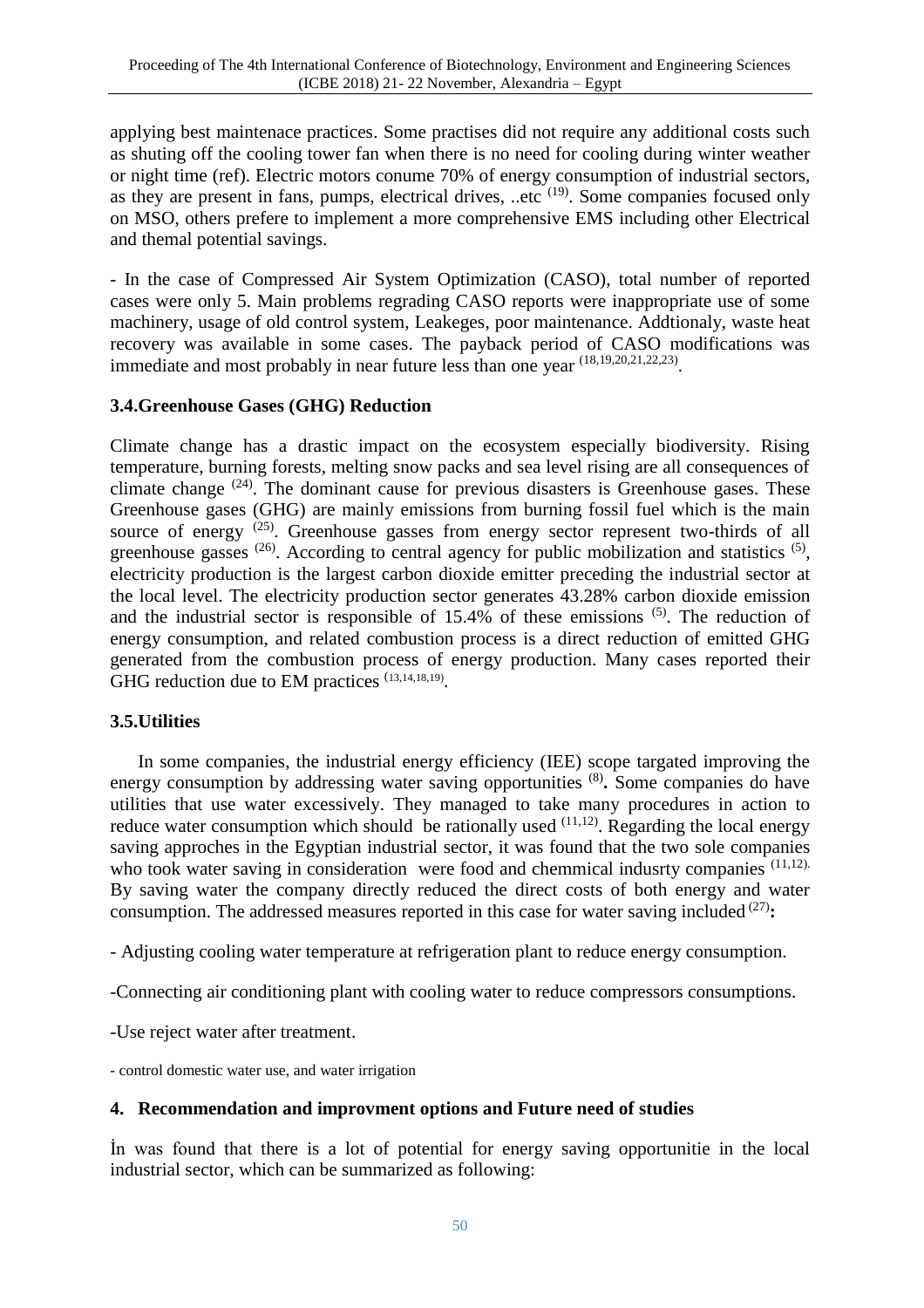## **4.1.Adaptation to proper energy consumption by**

- Raising awareness of both top management and the employed stuff of the energy consumption and related economic and environmental impact of their industry .
- Archive all energy data and related documents in the different industrial facilities.
- Set amendments to constitution or even imposing laws to force institutions to rationalize energy consumption

## **4.2.Introduce alternatives to fossil fuels:**

- Switching fossil fuel to non-carbon based energy resource.
- Shifting from high carbon content to low carbon content.

## **4.3. Knowledge sharing**

- Encourage collaboration between the researchers and industrial sector
- Build communication path between the researchers and industry
- Consider economic and practical aspects in future research studies related to energy management practices.
- Creation of a data bank for energy related issues that serves researchers in both the academic and industrial sector.

### **5. Conclusion**

The local industrial sector has a lot of potential for energy saving opportunities and related green house gas reduction. Raising awerness about the importance of energy saving and related economic and enviromnetal impacts among decision makers, top management and shop floor employies is one of the most important ways to reduce energy consumption with no cost. Further potential applications include setting amendments for energy consumption rationalization, Introduce alternatives to fossil fuels and encourage Knowledge sharing between academic and non-academic experts in the energy field.

### **6. Refrences**

- (1) Energy Information Administration (EIA) (2018). Country Analysis Brief: Egypt. Published by U.S. Energy Information Administration Washington, USA.
- (2) Ministry of Planning, (2014). Sustainable Development Strategy: Egypt Vision 2030
- (3) Sharaf, M. F. (2016). Energy consumption and economic growth in Egypt: A disaggregated causality analysis with structural breaks. Middle Eastern and African Economies, 18(2).
- (4) Sameh, S. H., and Kamel, B. (2017). A Framework to Promote Energy Efficiency as a Solution to the Energy Problem in Egypt. Energy and Power Engineering, 9, 187-215 .
- (5) Central Agency for Public Mobilization and Statistics (CAMPAS) (2018) Statistical Yearbook Environment. Published by Central Agency for Public Mobilization and Statistics Cairo, Egypt.
- (6) Hassaan, M.A. (2018) Using Scholarly Big Data in Assessing Contribution of National Expertise to Climate Change Knowledge; Case Study: Egypt. Journal of Data Analysis and Information Processing, 6, 67-78. https://doi.org/10.4236/jdaip.2018.63005
- (7) Energy Information Administration (EIA). (2016). Industrial Sector Energy Consumption. Published by U.S. Energy Information Administration Washington, USA.